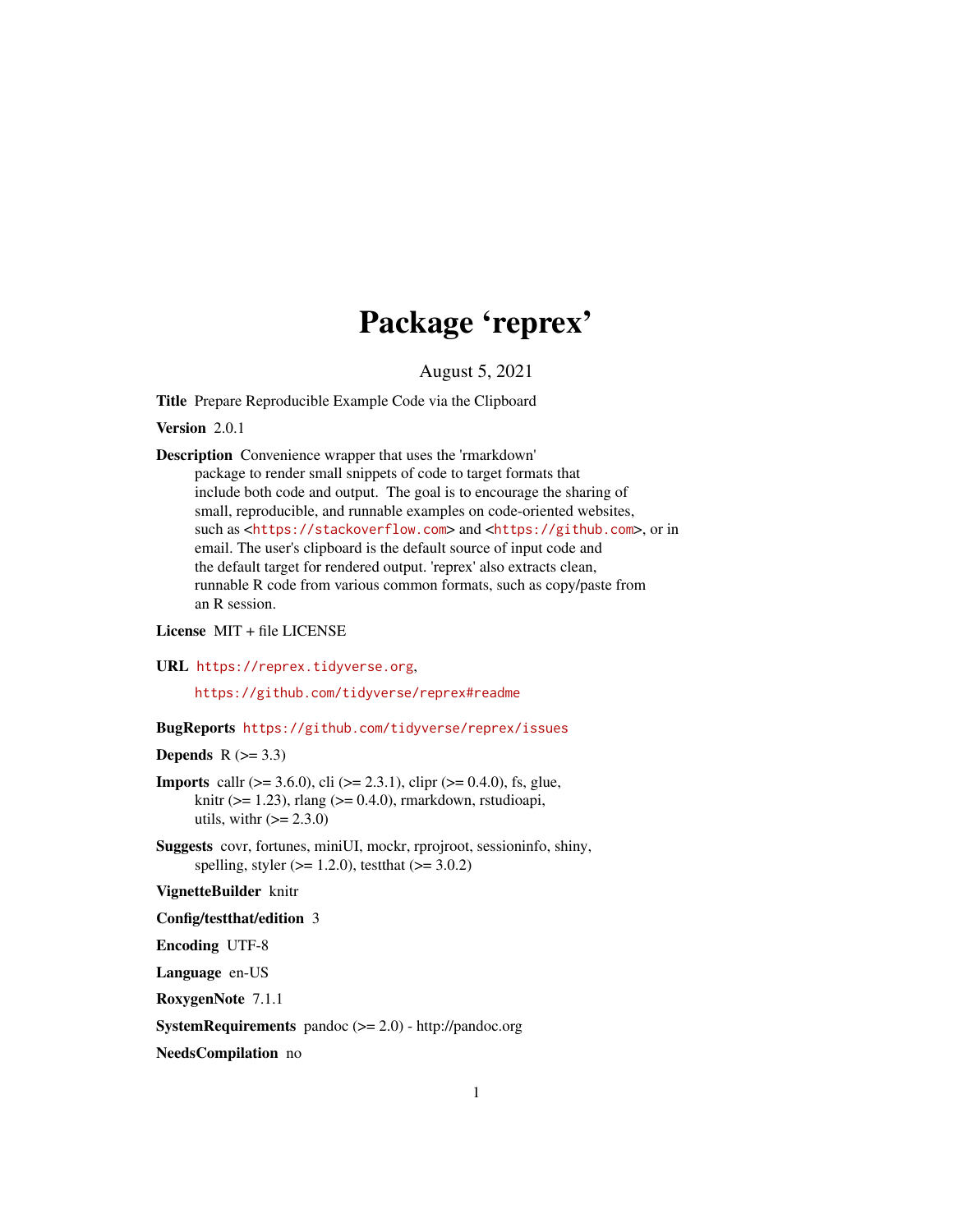#### 2 a contract to the contract of the contract of the contract of the contract of the contract of the contract of the contract of the contract of the contract of the contract of the contract of the contract of the contract o

```
Author Jennifer Bryan [aut, cre] (<https://orcid.org/0000-0002-6983-2759>),
     Jim Hester [aut] (<https://orcid.org/0000-0002-2739-7082>),
     David Robinson [aut],
     Hadley Wickham [aut] (<https://orcid.org/0000-0003-4757-117X>),
     RStudio [cph, fnd]
```
Maintainer Jennifer Bryan <jenny@rstudio.com>

Repository CRAN

Date/Publication 2021-08-05 04:20:10 UTC

### R topics documented:

|       | reprex venue $\ldots \ldots \ldots \ldots \ldots \ldots \ldots \ldots \ldots \ldots \ldots \ldots \ldots$ |  |
|-------|-----------------------------------------------------------------------------------------------------------|--|
|       |                                                                                                           |  |
| Index | 10                                                                                                        |  |

<span id="page-1-1"></span>

reprex *Render a reprex*

#### Description

Run a bit of R code using rmarkdown: : render() and write the rendered result to user's clipboard. If the clipboard is unavailable, the file containing the rendered result is opened for manual copy. The goal is to make it easy to share a small reproducible example ("reprex"), e.g., in a GitHub issue. Reprex source can be

- read from clipboard
- provided directly as expression, character vector, or string
- read from file
- read from current selection or active document in RStudio

reprex can also be used for syntax highlighting (with or without rendering); see below for more.

#### Usage

```
reprex(
 x = NULL,
  input = NULL,
 wd = NULL,venue = c("gh", "r", "rtf", "html", "slack", "so", "ds"),
```
<span id="page-1-0"></span>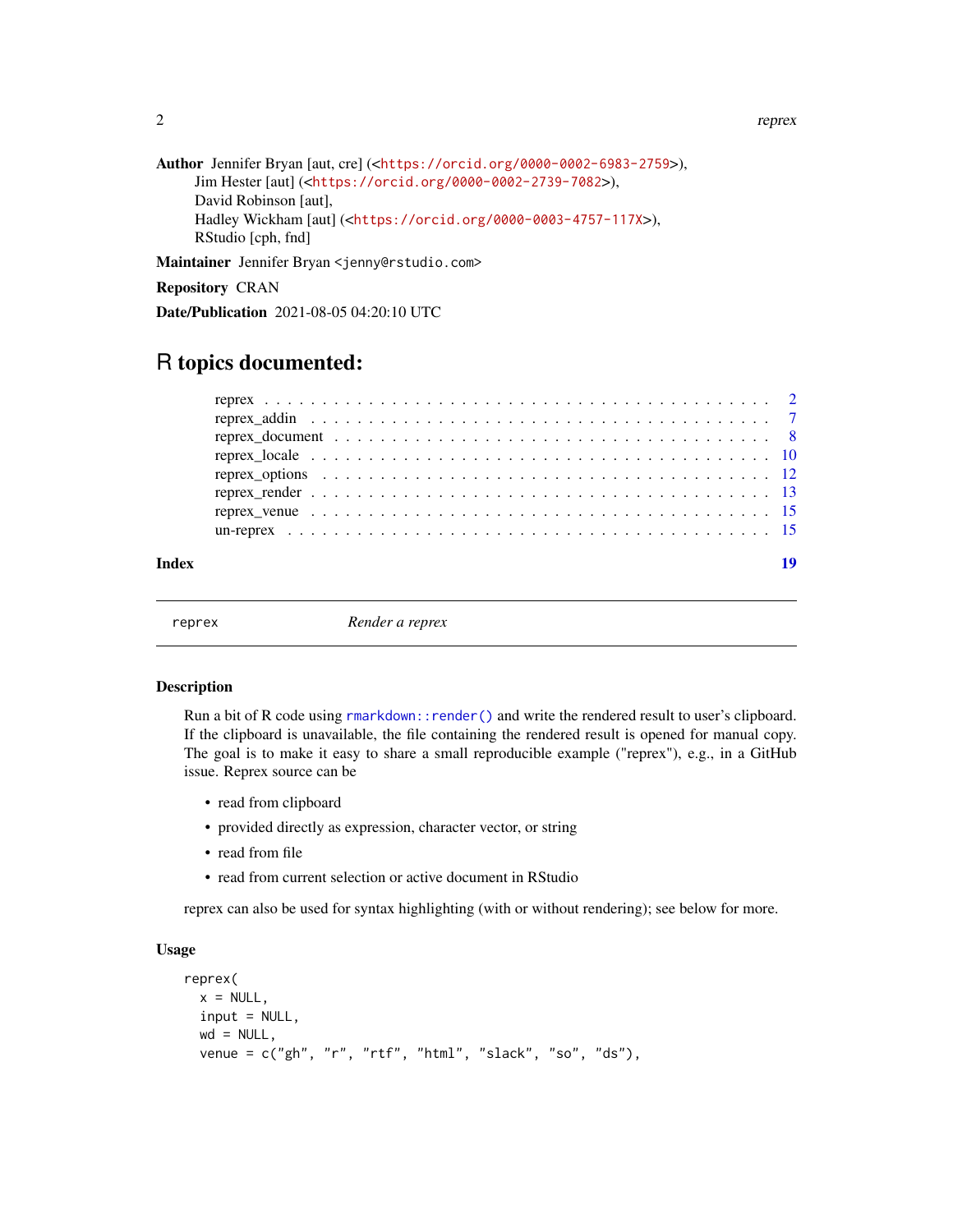#### <span id="page-2-0"></span>reprex 3

```
render = TRUE,
 advertise = NULL,
 session_info = opt(FALSE),
 style = opt(FALSE),
 comment = opt("#>}"),
  tidyverse_quiet = opt(TRUE),
  std_out_err = opt(FALSE),
 html_preview = opt(TRUE),
 outfile = "DEPRECATED",
 show = "DEPRECATED",
 si = "DEPRECATED"
\mathcal{L}
```
#### Arguments

| х      | An expression. If not given, reprex() looks for code in input. If input is not<br>provided, reprex() looks on the clipboard.                                                                                                                                                                                           |
|--------|------------------------------------------------------------------------------------------------------------------------------------------------------------------------------------------------------------------------------------------------------------------------------------------------------------------------|
|        | When the clipboard is structurally unavailable, e.g., on RStudio Server or RStu-<br>dio Cloud, reprex() consults the current selection instead of the clipboard.                                                                                                                                                       |
| input  | Character. If has length one and lacks a terminating newline, interpreted as the<br>path to a file containing reprex code. Otherwise, assumed to hold reprex code as<br>character vector. When input specifies a filepath, it also determines the reprex<br>working directory and the location of all resulting files. |
| wd     | An optional filepath that is consulted when input is not a filepath. (By default,<br>all work is done, quietly, in a subdirectory of the session temp directory.)                                                                                                                                                      |
|        | The most common use of wd is to set wd = $"$ . ", which means "reprex right HERE<br>in the current working directory". Do this if you really must demonstrate some-<br>thing with local files.                                                                                                                         |
| venue  | Character. Must be one of the following (case insensitive):                                                                                                                                                                                                                                                            |
|        | • "gh" for GitHub-Flavored Markdown, the default                                                                                                                                                                                                                                                                       |
|        | • "r" for a runnable R script, with commented output interleaved. Also useful<br>for Slack code snippets; select "R" from the "Type" drop-down menu to<br>enjoy nice syntax highlighting.                                                                                                                              |
|        | • "rtf" for Rich Text Format (not supported for un-reprexing)                                                                                                                                                                                                                                                          |
|        | • "html" for an HTML fragment suitable for inclusion in a larger HTML doc-<br>ument (not supported for un-reprexing)                                                                                                                                                                                                   |
|        | · "slack" for pasting into a Slack message. Works best if you opt out of<br>Slack's WYSIWYG interface and, instead, go to Preferences > Advanced<br>and select "Format messages with markup".                                                                                                                          |
|        | • "so" for Stack Overflow Markdown. Note: this is just an alias for "gh",<br>since Stack Overflow started to support CommonMark-style fenced code<br>blocks in January 2019.                                                                                                                                           |
|        | · "ds" for Discourse, e.g., community.rstudio.com. Note: this is currently<br>just an alias for "gh".                                                                                                                                                                                                                  |
| render | Logical. Whether to call rmarkdown::render() on the templated reprex, i.e.<br>whether to actually run the code. Defaults to TRUE. Exists primarily for the sake<br>of internal testing.                                                                                                                                |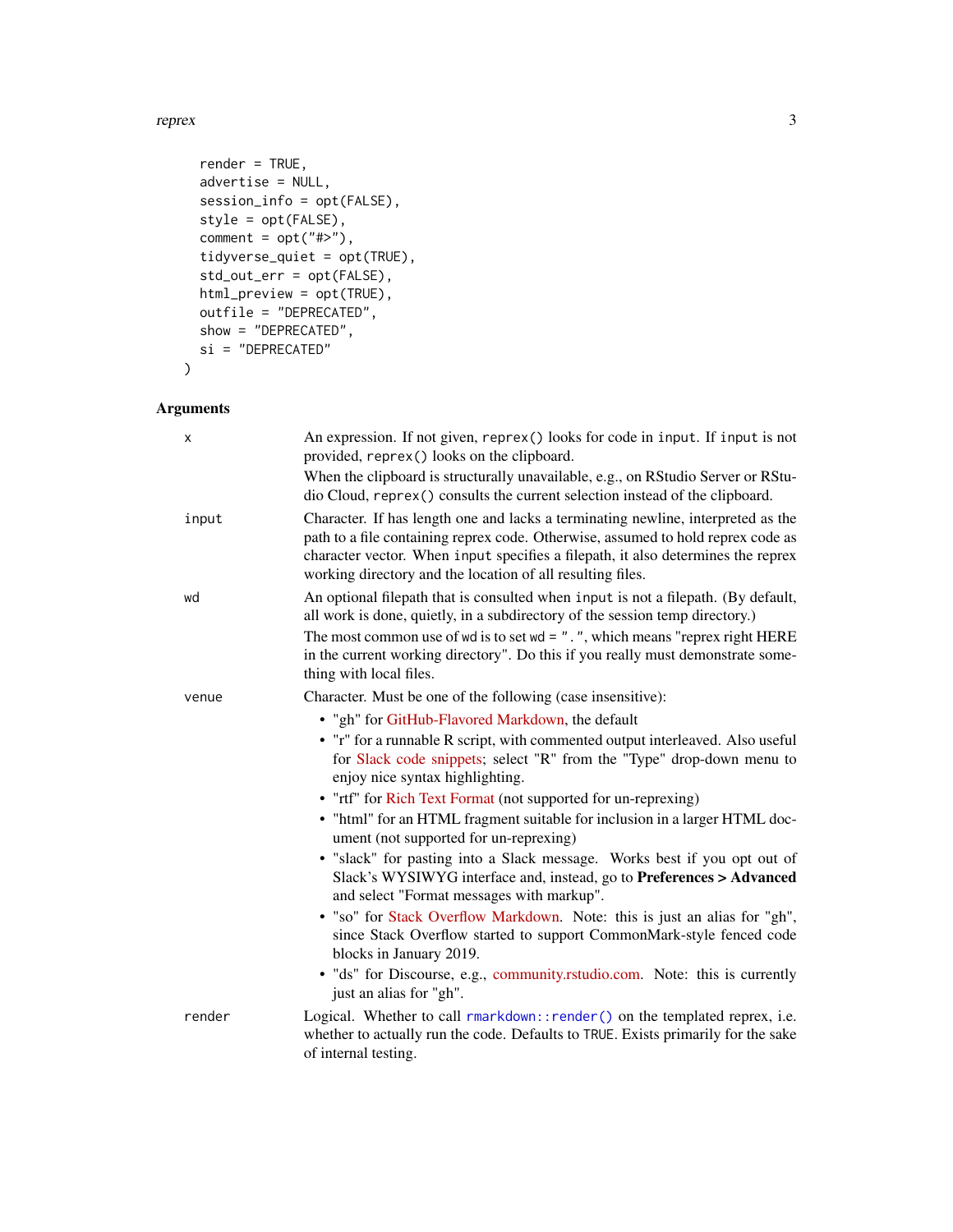<span id="page-3-0"></span>

| advertise       | Logical. Whether to include a footer that describes when and how the reprex<br>was created. If unspecified, the option reprex. advertise is consulted and, if<br>that is not defined, default is TRUE for venues "gh", "html", "so", "ds" and<br>FALSE for "r", "rtf", "slack".                                                                                                                                                                                                          |
|-----------------|------------------------------------------------------------------------------------------------------------------------------------------------------------------------------------------------------------------------------------------------------------------------------------------------------------------------------------------------------------------------------------------------------------------------------------------------------------------------------------------|
| session_info    | Logical. Whether to include sessioninfo::session_info(), if available, or<br>sessionInfo() at the end of the reprex. When venue is "gh", the session info<br>is wrapped in a collapsible details tag. Read more about opt().                                                                                                                                                                                                                                                             |
| style           | Logical. Whether to set the knitr chunk option tidy = "styler", which re-<br>styles code with the styler package. Read more about opt().                                                                                                                                                                                                                                                                                                                                                 |
| comment         | Character. Prefix with which to comment out output, defaults to "#>". Read<br>more about $opt()$ .                                                                                                                                                                                                                                                                                                                                                                                       |
| tidyverse_quiet |                                                                                                                                                                                                                                                                                                                                                                                                                                                                                          |
|                 | Logical. Sets the options tidyverse.quiet and tidymodels.quiet, which<br>suppress (TRUE, the default) or include (FALSE) the startup messages for the<br>tidyverse and tidymodels packages. Read more about opt().                                                                                                                                                                                                                                                                       |
| std_out_err     | Logical. Whether to append a section for output sent to stdout and stderr by the<br>reprex rendering process. This can be necessary to reveal output if the reprex<br>spawns child processes or system() calls. Note this cannot be properly inter-<br>leaved with output from the main R process, nor is there any guarantee that the<br>lines from standard output and standard error are in correct chronological order.<br>See call $r$ : $r()$ for more. Read more about opt $()$ . |
| html_preview    | Logical. Whether to show rendered output in a viewer (RStudio or browser).<br>Always FALSE in a noninteractive session. Read more about opt().                                                                                                                                                                                                                                                                                                                                           |
| outfile         | [Deprecated] in favor of wd or providing a filepath to input. To reprex in<br>current working directory, use wd = ". " now, instead of outfile = NA.                                                                                                                                                                                                                                                                                                                                     |
| show            | [Deprecated] in favor of html_preview, for greater consistency with other R<br>Markdown output formats.                                                                                                                                                                                                                                                                                                                                                                                  |
| si              | [Deprecated] in favor of session_info.                                                                                                                                                                                                                                                                                                                                                                                                                                                   |

#### Value

Character vector of rendered reprex, invisibly.

#### Details

The usual "code + commented output" is returned invisibly, written to file, and, whenever possible, put on the clipboard. An HTML preview displays in RStudio's Viewer pane, if available, or in the default browser, otherwise. Leading "> " prompts, are stripped from the input code. Read more at <https://reprex.tidyverse.org/>.

reprex sets specific [knitr options:](https://yihui.org/knitr/options/)

- Chunk options default to collapse = TRUE, comment = "#>", error = TRUE. Note that error = TRUE, because a common use case is bug reporting.
- reprex also sets knitr's upload.fun. It defaults to [knitr::imgur\\_upload\(\)](#page-0-0) so figures produced by the reprex appear properly on GitHub, Stack Overflow, Discourse, and Slack. Note that imgur\_upload() requires the packages httr and xml2. When venue = "r", upload.fun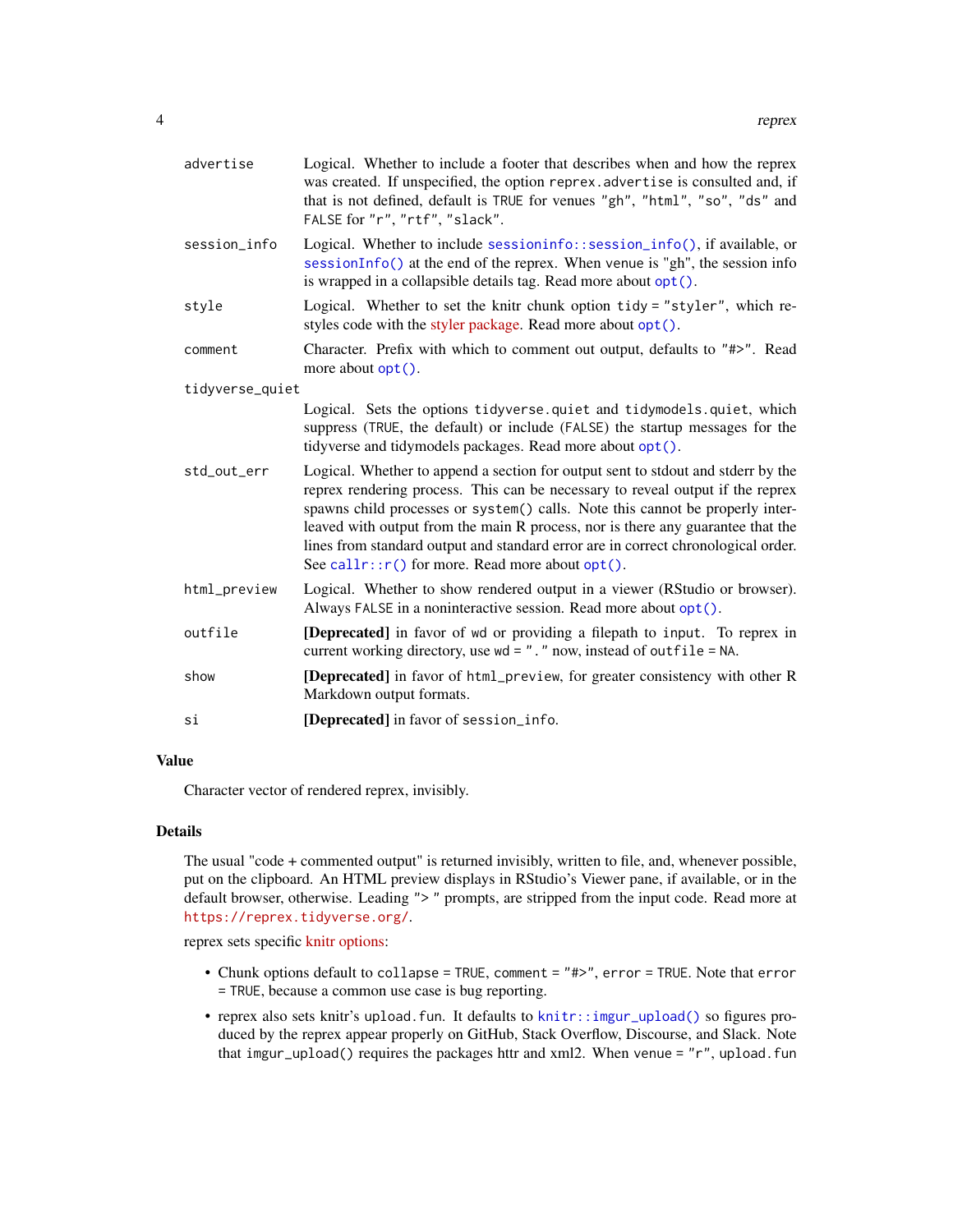#### reprex 5

is set to identity(), so that figures remain local. In that case, you may also want to provide a filepath to input or set wd, to control where the reprex files are written. You can supplement or override these options with special comments in your code (see examples).

#### Syntax highlighting

#### [Experimental]

A secondary use case for reprex is to produce syntax highlighted code snippets, with or without rendering, to paste into applications like Microsoft Word, PowerPoint, or Keynote. Use venue = "rtf" for this.

This feature is experimental and requires the installation of the [highlight](http://www.andre-simon.de/doku/highlight/en/highlight.php) command line tool. The "rtf" venue is documented in [its own article](https://reprex.tidyverse.org/articles/articles/rtf.html)

#### Examples

```
## Not run:
# put some code like this on the clipboard
# (y <- 1:4)
# mean(y)
reprex()
# provide code as an expression
reprev(rbinom(3, size = 10, prob = 0.5))reprev({y \leftarrow 1:4; mean(y)})reprev({y \leq 1:4; mean(y)}, style = TRUE)# note that you can include newlines in those brackets
# in fact, that is often a good idea
reprex({
 x < -1:4y \le -2:5x + y})
## provide code via character vector
reprex(input = c("x \le -1:4", "y \le -2:5", "x + y"))
## if just one line, terminate with '\n'
reprev(input = "rnorm(3)\n\cdot\n## customize the output comment prefix
reprex(rbinom(3, size = 10, prob = 0.5), comment = "#;-)")
# override a default chunk option
reprex({
 #+ setup, include = FALSE
 knitr::opts_chunk$set(collapse = FALSE)
 #+ actual-reprex-code
 (y \le -1:4)median(y)
```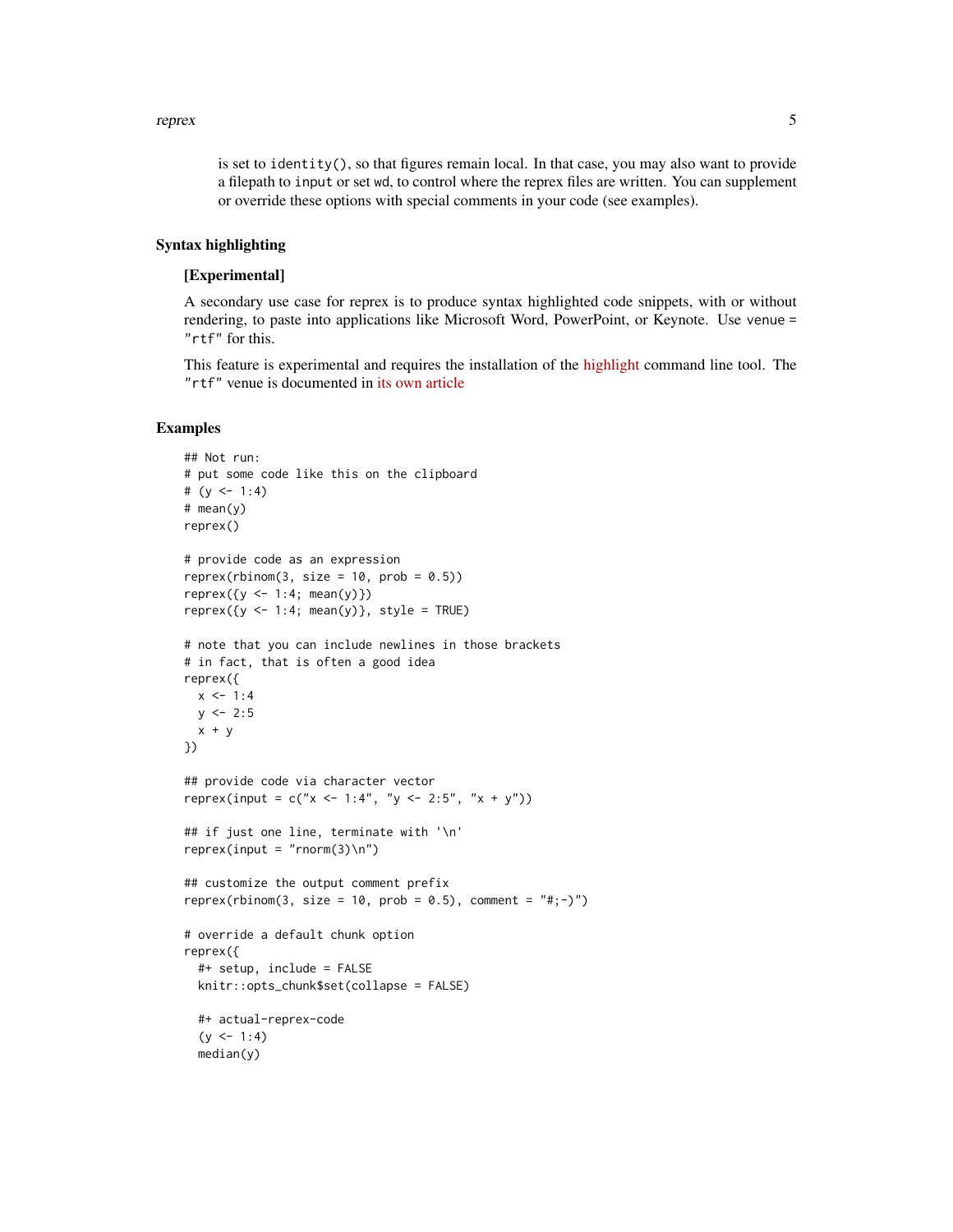6 represents the contract of the contract of the contract of the contract of the contract of the contract of the contract of the contract of the contract of the contract of the contract of the contract of the contract of t

```
# add prose, use general markdown formatting
reprex({
  #' # A Big Heading
  #'
  #' Look at my cute example. I love the
  #' [reprex](https://github.com/tidyverse/reprex#readme) package!
  y \le -1:4mean(y)
}, advertise = FALSE)
# read reprex from file and write resulting files to that location
tmp <- file.path(tempdir(), "foofy.R")
writeLines(c("x < -1:4", "mean(x)");reprev(input = tmp)list.files(dirname(tmp), pattern = "foofy")
# clean up
file.remove(list.files(dirname(tmp), pattern = "foofy", full.names = TRUE))
# write reprex to file AND keep figure local too, i.e. don't post to imgur
tmp <- file.path(tempdir(), "foofy")
dir.create(tmp)
reprex({
  #+ setup, include = FALSE
  knitr::opts_knit$set(upload.fun = identity)
  #+ actual-reprex-code
  #' Some prose
  ## regular comment
  (x < -1:4)median(x)
  plot(x)
  }, wd = tmp)
list.files(dirname(tmp), pattern = "foofy")
# clean up
unlink(tmp, recursive = TRUE)
## target venue = R, also good for email or Slack snippets
ret <- reprex({
 x < -1:4y \le -2:5x + y}, venue = "R")
ret
## target venue = html
ret <- reprex({
 x \le -1:4y \le -2:5x + y
```
})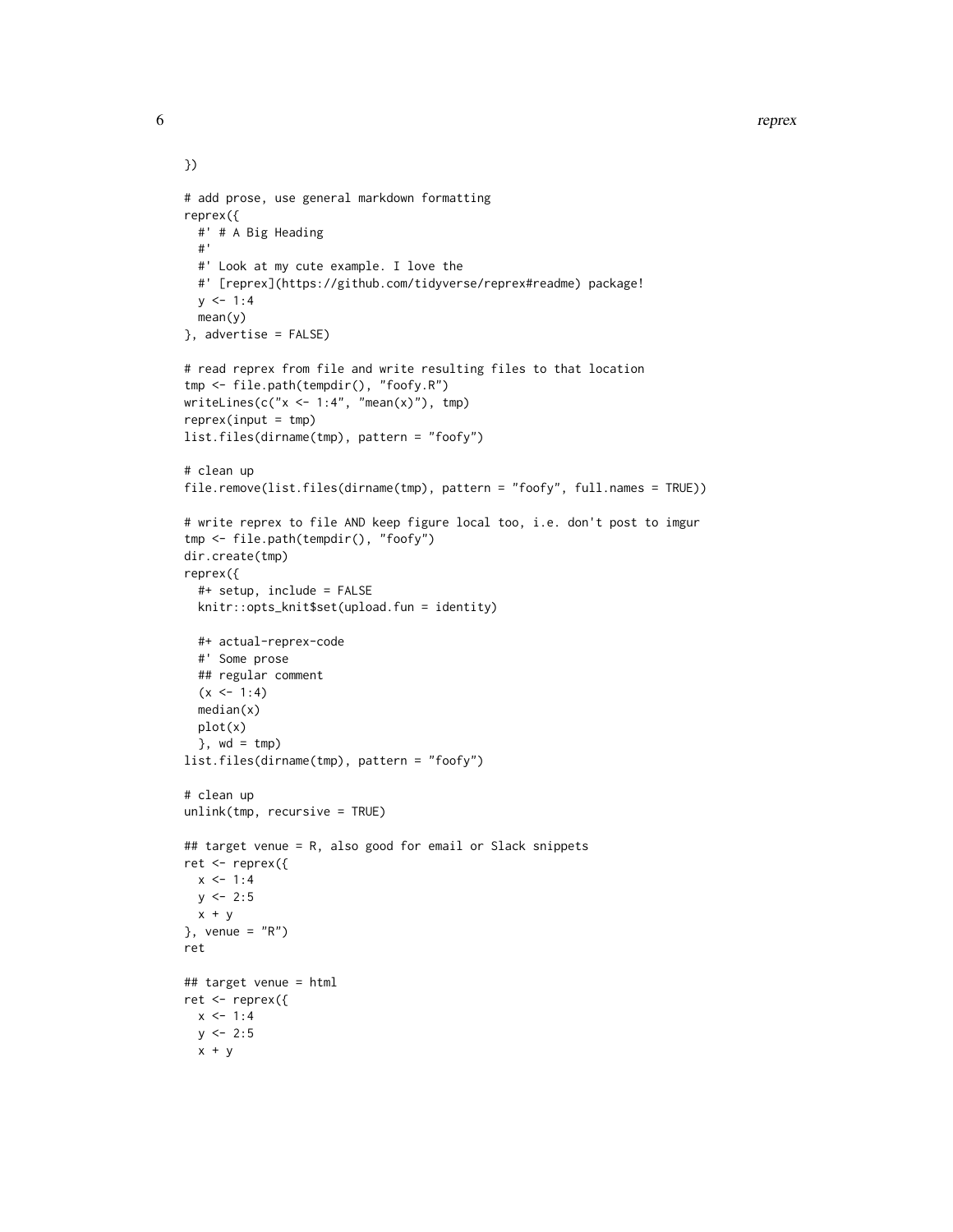#### <span id="page-6-0"></span>reprex\_addin 7

```
}, venue = "html")
ret
## include prompt and don't comment the output
## use this when you want to make your code hard to execute :)
reprex({
 #+ setup, include = FALSE
 knitr::opts_chunk$set(comment = NA, prompt = TRUE)
 #+ actual-reprex-code
 x < -1:4y \le -2:5x + y})
## leading prompts are stripped from source
reprex(input = c("> x < -1:3", "> median(x)"))
## End(Not run)
```
#### reprex\_addin *Render a reprex, conveniently*

#### <span id="page-6-1"></span>Description

reprex\_addin() opens an [RStudio gadget](https://shiny.rstudio.com/articles/gadgets.html) and [addin](http://rstudio.github.io/rstudioaddins/) that allows you to say where the reprex source is (clipboard? current selection? active file? other file?) and to control a few other arguments. Appears as "Render reprex" in the RStudio Addins menu.

reprex\_selection() is an [addin](http://rstudio.github.io/rstudioaddins/) that reprexes the current selection, optionally customised by options. Appears as "Reprex selection" in the RStudio Addins menu. Heavy users might want to [create a keyboard shortcut.](https://support.rstudio.com/hc/en-us/articles/206382178-Customizing-Keyboard-Shortcuts) Suggested shortcut: Cmd + Shift + R (macOS) or Ctrl + Shift + R (Windows).

#### Usage

reprex\_addin()

reprex\_selection(venue = getOption("reprex.venue", "gh"))

#### Arguments

venue Character. Must be one of the following (case insensitive):

- "gh" for [GitHub-Flavored Markdown,](https://github.github.com/gfm/) the default
- "r" for a runnable R script, with commented output interleaved. Also useful for [Slack code snippets;](https://slack.com/intl/en-ca/slack-tips/share-code-snippets) select "R" from the "Type" drop-down menu to enjoy nice syntax highlighting.
- "rtf" for [Rich Text Format](https://en.wikipedia.org/wiki/Rich_Text_Format) (not supported for un-reprexing)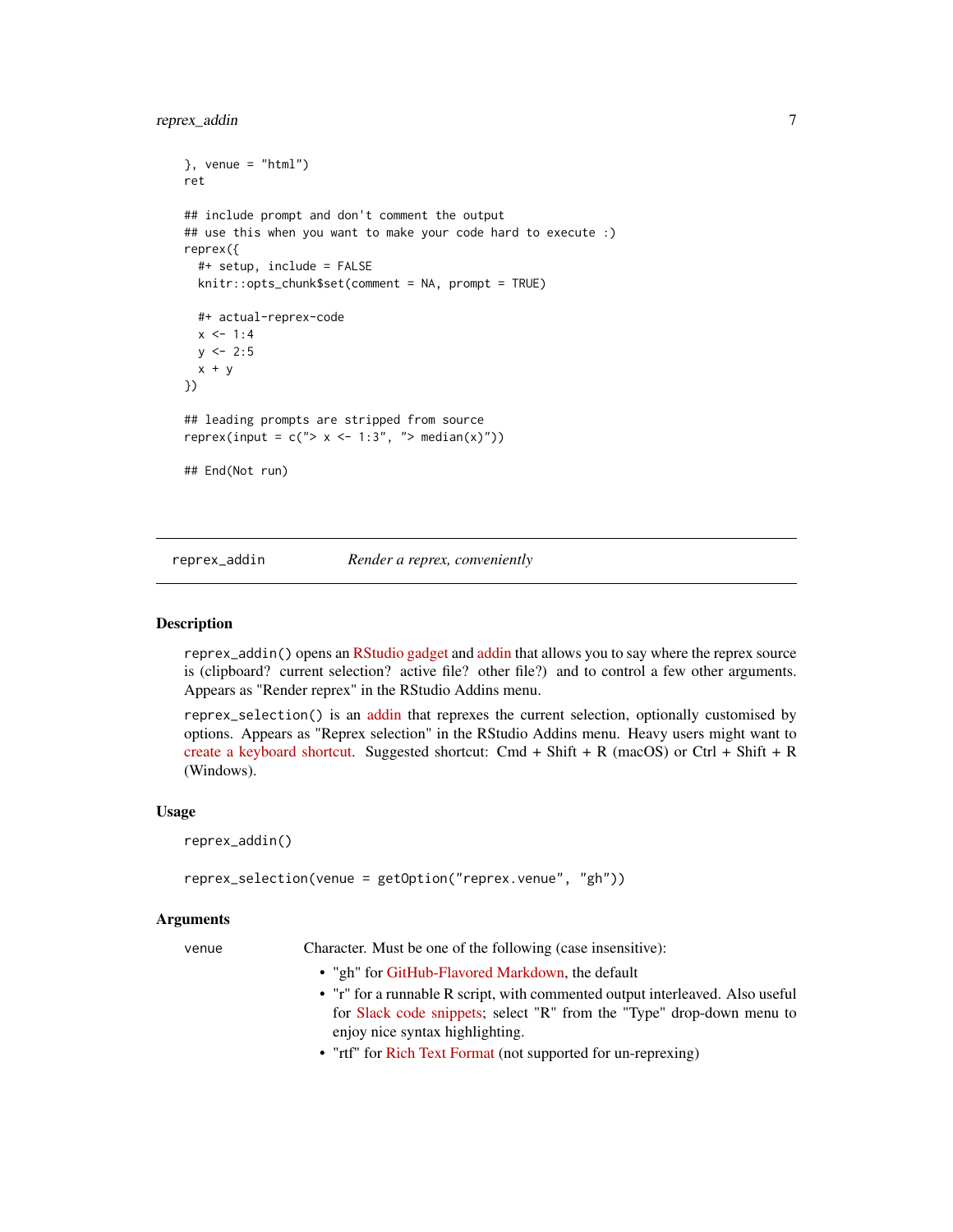- <span id="page-7-0"></span>• "html" for an HTML fragment suitable for inclusion in a larger HTML document (not supported for un-reprexing)
- "slack" for pasting into a Slack message. Works best if you opt out of Slack's WYSIWYG interface and, instead, go to Preferences > Advanced and select "Format messages with markup".
- "so" for [Stack Overflow Markdown.](https://stackoverflow.com/editing-help#syntax-highlighting) Note: this is just an alias for "gh", since Stack Overflow started to support CommonMark-style fenced code blocks in January 2019.
- "ds" for Discourse, e.g., [community.rstudio.com.](https://community.rstudio.com) Note: this is currently just an alias for "gh".

<span id="page-7-1"></span>reprex\_document *reprex output format*

#### **Description**

This is an R Markdown output format designed specifically for making "reprexes", typically created via the [reprex\(\)](#page-1-1) function, which ultimately renders the document with [reprex\\_render\(\)](#page-12-1). It is a heavily modified version of [rmarkdown::md\\_document\(\)](#page-0-0). The arguments have different spheres of influence:

- venue potentially affects input preparation and [reprex\\_render\(\)](#page-12-1).
- Add content to the primary input, prior to rendering:
	- advertise
	- session\_info
	- std\_out\_err (also consulted by [reprex\\_render\(\)](#page-12-1))
- Influence knitr package or chunk options:
	- style
	- comment
	- tidyverse\_quiet

RStudio users can create new R Markdown documents with the reprex\_document() format using built-in templates. Do *File > New File > R Markdown ... > From Template* and choose one of:

- reprex (minimal)
- reprex (lots of features)

Both include knit: reprex::reprex\_render in the YAML, which causes the RStudio "Knit" button to use reprex\_render(). If you render these documents yourself, you should do same.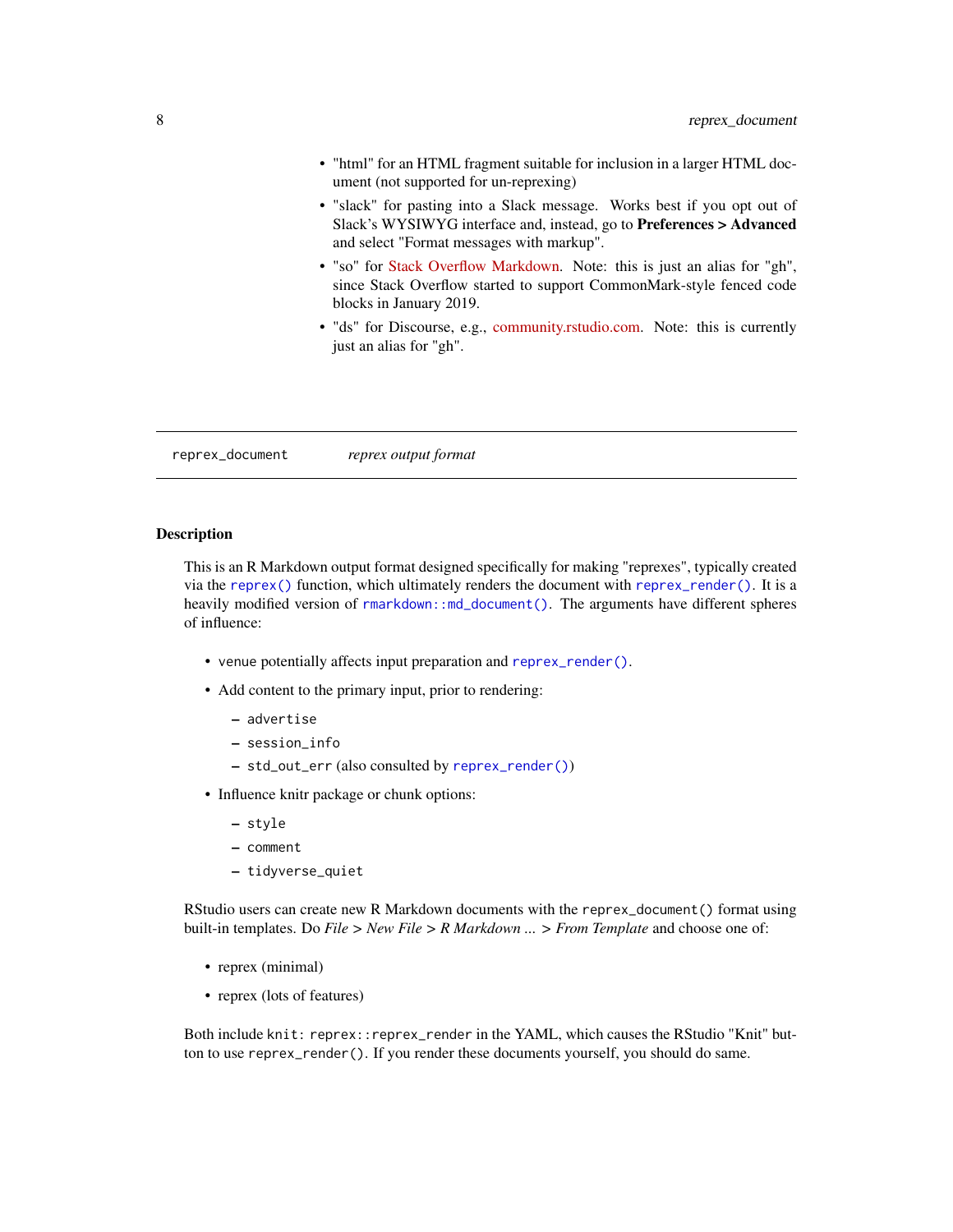<span id="page-8-0"></span>reprex\_document 9

#### Usage

```
reprex_document(
 venue = c("gh", "r", "rtf", "html", "slack", "so", "ds"),
 advertise = NULL,
 session_info = opt(FALSE),
 style = opt(FALSE),
 comment = opt("#>"),
 tidyverse_quiet = opt(TRUE),
 std_out_err = opt(FALSE),
 pandoc_args = NULL
\mathcal{L}
```
#### Arguments

| venue           | Character. Must be one of the following (case insensitive):                                                                                                                                                                                                                                                    |
|-----------------|----------------------------------------------------------------------------------------------------------------------------------------------------------------------------------------------------------------------------------------------------------------------------------------------------------------|
|                 | • "gh" for GitHub-Flavored Markdown, the default<br>• "r" for a runnable R script, with commented output interleaved. Also useful<br>for Slack code snippets; select "R" from the "Type" drop-down menu to<br>enjoy nice syntax highlighting.<br>• "rtf" for Rich Text Format (not supported for un-reprexing) |
|                 | • "html" for an HTML fragment suitable for inclusion in a larger HTML doc-<br>ument (not supported for un-reprexing)                                                                                                                                                                                           |
|                 | • "slack" for pasting into a Slack message. Works best if you opt out of<br>Slack's WYSIWYG interface and, instead, go to Preferences > Advanced<br>and select "Format messages with markup".                                                                                                                  |
|                 | • "so" for Stack Overflow Markdown. Note: this is just an alias for "gh",<br>since Stack Overflow started to support CommonMark-style fenced code<br>blocks in January 2019.                                                                                                                                   |
|                 | · "ds" for Discourse, e.g., community.rstudio.com. Note: this is currently<br>just an alias for "gh".                                                                                                                                                                                                          |
| advertise       | Logical. Whether to include a footer that describes when and how the reprex<br>was created. If unspecified, the option reprex. advertise is consulted and, if<br>that is not defined, default is TRUE for venues "gh", "html", "so", "ds" and<br>FALSE for "r", "rtf", "slack".                                |
| session_info    | Logical. Whether to include sessioninfo::session_info(), if available, or<br>sessionInfo() at the end of the reprex. When venue is "gh", the session info<br>is wrapped in a collapsible details tag. Read more about opt().                                                                                   |
| style           | Logical. Whether to set the knitr chunk option tidy = "styler", which re-<br>styles code with the styler package. Read more about opt().                                                                                                                                                                       |
| comment         | Character. Prefix with which to comment out output, defaults to "#>". Read<br>more about opt().                                                                                                                                                                                                                |
| tidyverse_quiet |                                                                                                                                                                                                                                                                                                                |
|                 | Logical. Sets the options tidyverse.quiet and tidymodels.quiet, which<br>suppress (TRUE, the default) or include (FALSE) the startup messages for the<br>tidyverse and tidymodels packages. Read more about opt().                                                                                             |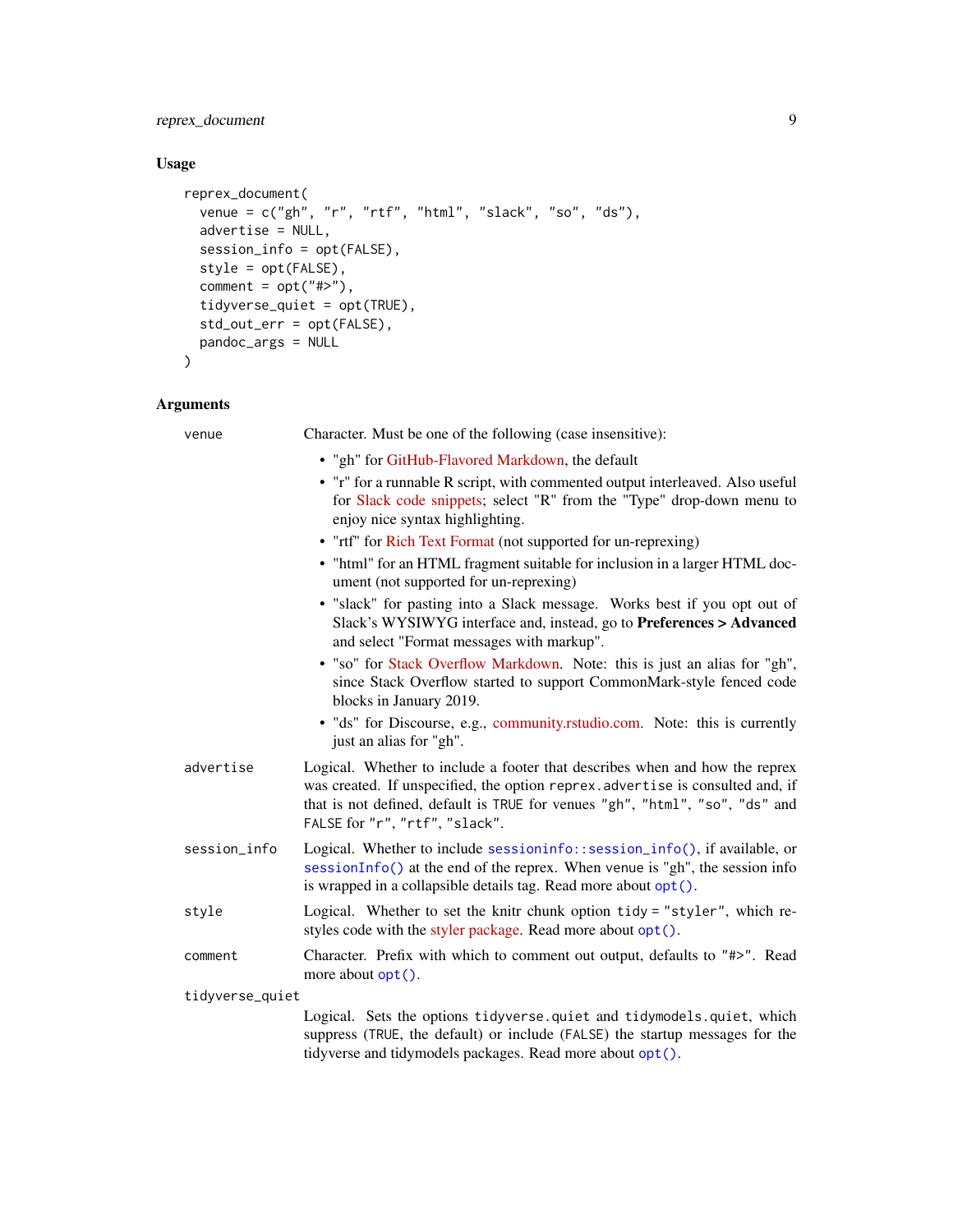<span id="page-9-0"></span>

| std_out_err | Logical. Whether to append a section for output sent to stdout and stderr by the<br>reprex rendering process. This can be necessary to reveal output if the reprex<br>spawns child processes or system() calls. Note this cannot be properly inter-<br>leaved with output from the main R process, nor is there any guarantee that the<br>lines from standard output and standard error are in correct chronological order. |
|-------------|-----------------------------------------------------------------------------------------------------------------------------------------------------------------------------------------------------------------------------------------------------------------------------------------------------------------------------------------------------------------------------------------------------------------------------|
|             | See call $r$ :: $r()$ for more. Read more about opt $()$ .                                                                                                                                                                                                                                                                                                                                                                  |
| pandoc_args | Additional command line options to pass to pandoc                                                                                                                                                                                                                                                                                                                                                                           |

#### Value

An R Markdown output format to pass to rmarkdown:: render().

#### Examples

reprex\_document()

reprex\_locale *Render a reprex in a specific locale*

#### Description

Render a [reprex\(\)](#page-1-1), with control over the localization of error messages and aspects of the locale. Note that these are related but distinct issues! Typical usage is for someone on a Spanish system to create a reprex that is easier for an English-speaking audience to follow.

#### Usage

```
reprex_locale(..., language = "en", locale = NULL)
```
#### Arguments

| $\cdot \cdot \cdot$ | Inputs passed through to reprex().                                                                                                                                                                                                 |
|---------------------|------------------------------------------------------------------------------------------------------------------------------------------------------------------------------------------------------------------------------------|
| language            | A string specifying the preferred language for messages. It is enacted via the<br>LANGUAGE environment variable, for the duration of the reprex() call. Exam-<br>ples: "en" for English and "fr" for French. See Details for more. |
| locale              | A named character vector, specifying aspects of the locale, in the Sys. set locale()<br>sense. It is enacted by setting one or more environment variables, for the dura-<br>tion of the reprex () call. See Details for more.      |

#### Value

Character vector of rendered reprex, invisibly.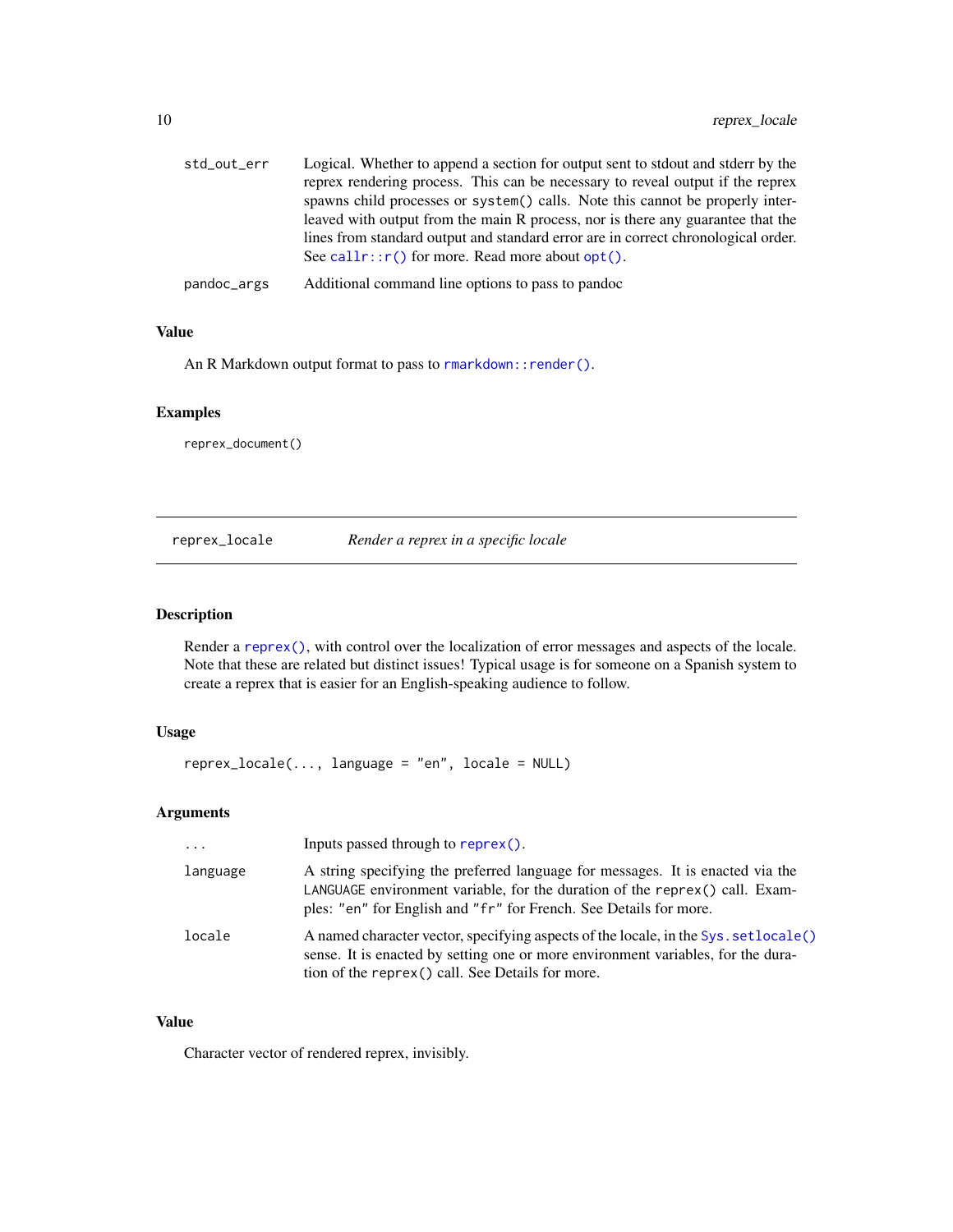#### reprex\_locale 11

#### language

Use the language argument to express the preferred language of error messages. The output of dir(system.file(package = "translations")) may provide some helpful ideas. The language should generally follow "XPG syntax": a two-letter language code, optionally followed by other modifiers.

Examples: "en", "de", "en\_GB", "pt\_BR".

#### locale

Use the locale argument only if you want to affect something like how day-of-the-week or month is converted to character. You are less likely to need to set this than the language argument. You may have more success setting specific categories, such as "LC\_TIME", than multi-category shortcuts like "LC\_ALL" or "LANG". The locale values must follow the format dictated by your operating system and the requested locale must be installed. On \*nix systems, locale -a is a good way to see which locales are installed. Note that the format for locale and language are different from each other on Windows.

Examples: "en\_CA.UTF-8" (macOS), "French\_France.1252" (Windows).

#### See Also

- The [Locale Names](https://www.gnu.org/software/libc/manual/html_node/Locale-Names.html) section of the GNU C docs, for more about XPG syntax
- The [Internationalization and Localization](https://cran.r-project.org/doc/manuals/r-patched/R-admin.html#Internationalization) section of the R Installation and Administration manual

#### Examples

```
## Not run:
# if all you want to do is make sure messages are in English
reprex_locale("a" / 2)
# change messages to a specific language
reprex_locale({
  "a" / 2
\}, language = "it")
reprex_locale({
  "a" / 2
}, language = "fr_CA")
reprex_locale({
  "a" / 2
\}, language = "pt_BR")
# get day-of-week and month to print in French (not Windows)
reprex_locale({
 format(as.Date(c("2019-01-01", "2019-02-01")), "%a %b %d")
}, locale = c(LC_TIME = "fr_FR"))
# get day-of-week and month to print in French (Windows)
```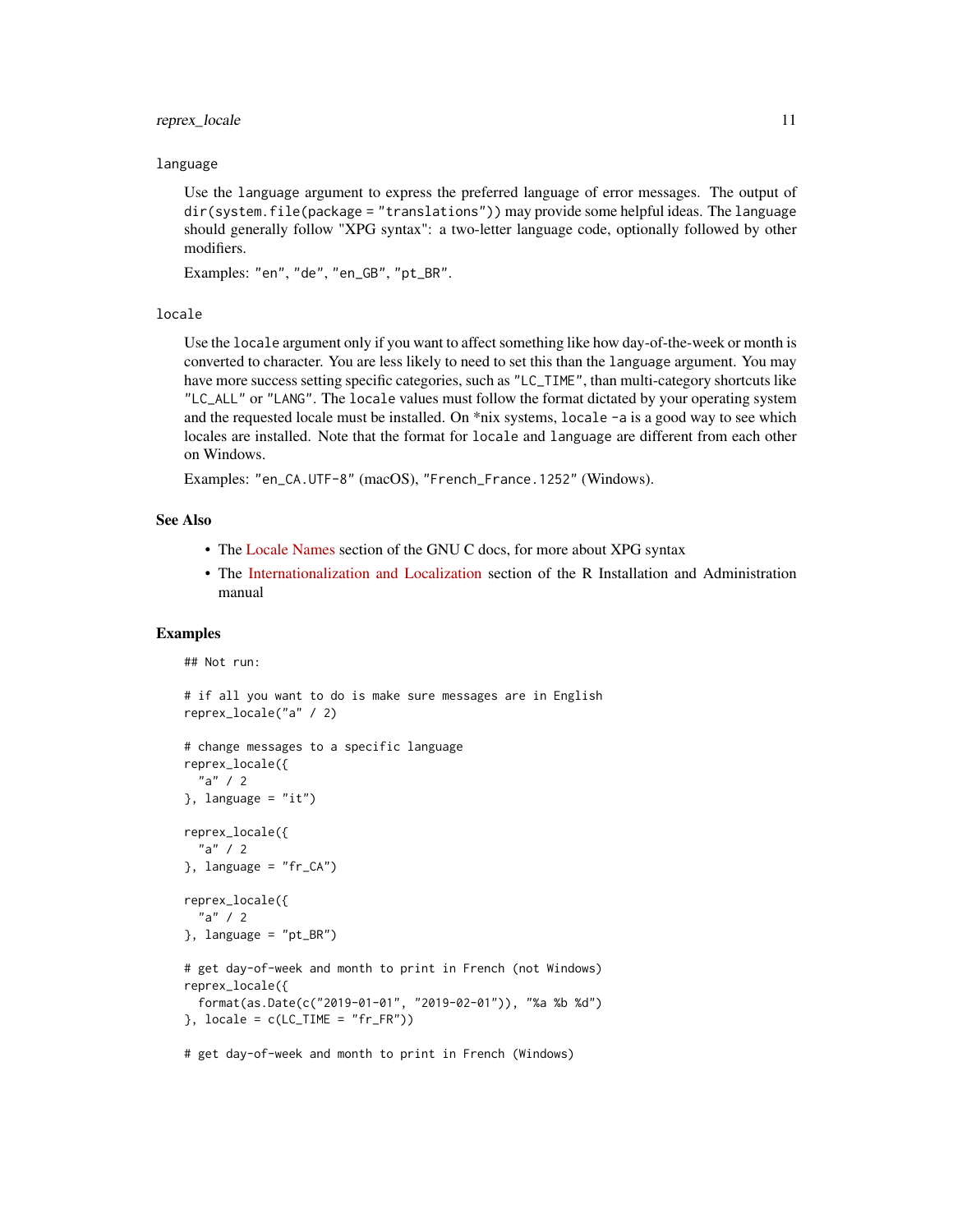<span id="page-11-0"></span>12 reprex\_options

```
# assumes that the relevant language is installed on the system
# LC_TIME can also be specified as "French" or "French_France" here
reprex_locale({
  format(as.Date(c("2019-01-01", "2019-02-01")), "%a %b %d")
}, locale = c(LC_TIME = "French_France.1252"))
## End(Not run)
```
reprex\_options *reprex options*

#### <span id="page-11-1"></span>Description

Some [reprex\(\)](#page-1-1) behaviour can be controlled via an option, providing a way for the user to set personal defaults. The pattern for such option names is reprex.<arg>, where <arg> is an argument of [reprex\(\)](#page-1-1). Here are the main ones:

- reprex.advertise
- reprex.session\_info (previously, reprex.si)
- reprex.style
- reprex.html\_preview (previously, reprex.show)
- reprex.comment
- reprex.tidyverse\_quiet
- reprex.std\_out\_err

A few more options exist, but are only relevant to specific situations:

- reprex.venue: Can be used to control the venue used by the [reprex\\_selection\(\)](#page-6-1) addin.
- reprex.current\_venue: Read-only option that is set during [reprex\\_render\(\)](#page-12-1). Other packages that want to generate reprex-compatible output can consult it via getOption("reprex.current\_venue"), if they want to tailor their output to the venue.
- reprex.clipboard: When FALSE, reprex makes no attempt to access the user's clipboard, ever. This exists mostly for internal use, i.e. we set it to FALSE when we detect use from RStudio Server. But a user could set this to FALSE to explicitly opt-out of clipboard functionality. A Linux user with no intention of installing xclip or xsel might also do this.
- [reprex](https://reprex.tidyverse.org/articles/articles/rtf.html).highlight.hl\_style: Only relevant to venue = "rtf. Details are in the article reprex [venue RTF.](https://reprex.tidyverse.org/articles/articles/rtf.html)
- reprex.highlight.font: See above.
- reprex.highlight.font\_size: See above.
- reprex.highlight.other: See above.

Here's code you could put in . Rprofile to set reprex options. It would be rare to want non-default behaviour for all of these! We only do so here for the sake of exposition: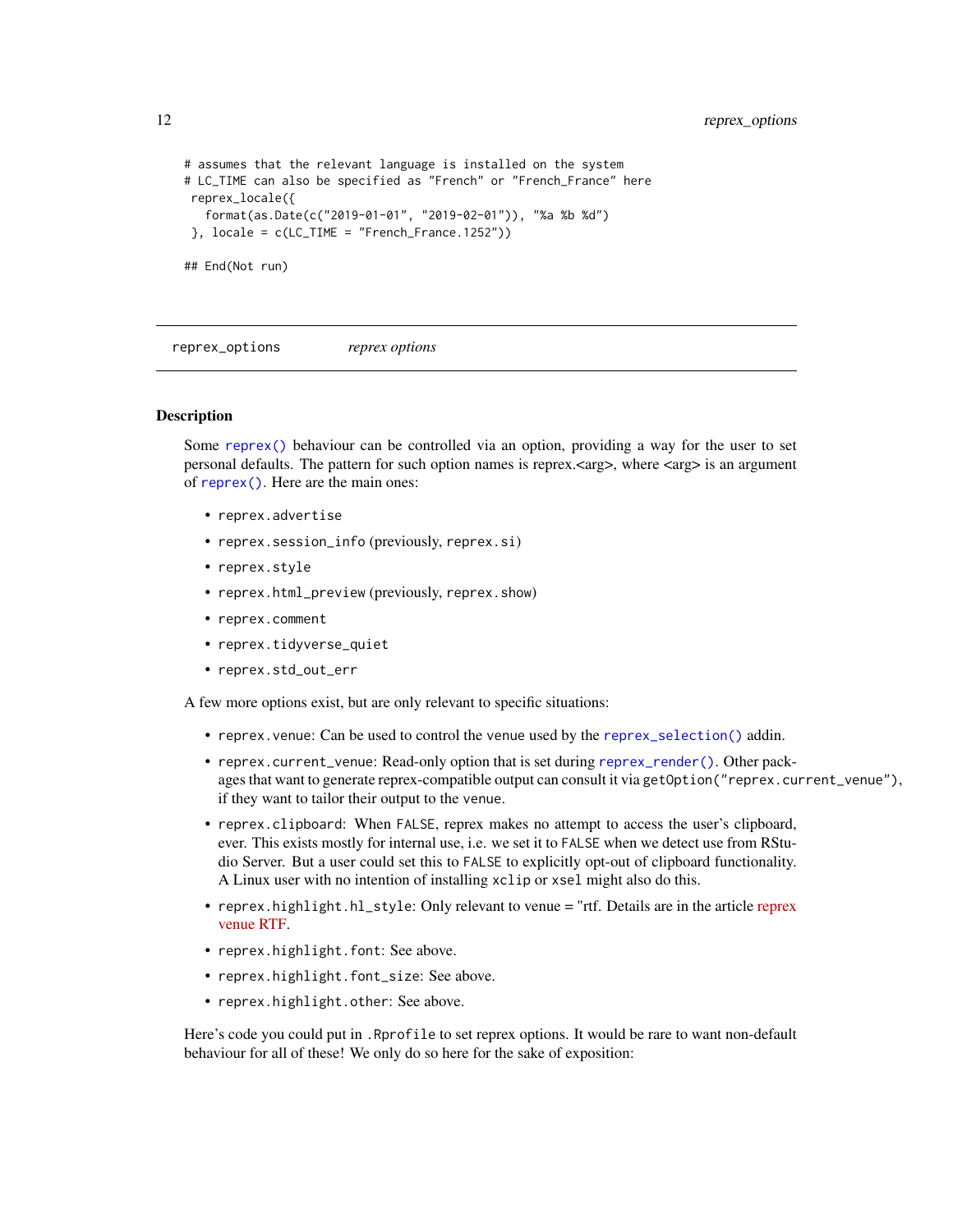<span id="page-12-0"></span>reprex\_render 13

```
options(
 reprex.advertise = FALSE,
 reprex.session_info = TRUE,reprev.style = TRUE,reprex.html_preview = FALSE,
 reprex.comment = "#; -)",
 reprex.tidyverse_quiet = FALSE,
 reprev.stdout_error = TRUE,reprex.venue = "html", # NOTE: only affects reprex_selection()!
 reprex.highlight.hl_style = "acid", # NOTE: only affects RTF venue
 reprex.highlight.font = "Andale Mono Regular",
 reprex.highlight.font_size = 35,
 reprex.highlight.other = "--line-numbers"
)
```
The function usethis::edit\_r\_profile() is handy for creating and/or opening your .Rprofile.

#### Explaining the opt() helper

Arguments that appear like so in [reprex\(\)](#page-1-1):

```
reprev(..., arg = opt(DEFAULT), ...)
```
get their value according to this logic:

```
user-specified value or, if not given,
  getOption("reprex.arg") or, if does not exist,
    DEFAULT
```
It's shorthand for:

```
f(\ldots, \text{arg} = \text{getOption("reprex.argv", DEFAULT}), \ldots)
```
This is not an exported function and should not be called directly.

<span id="page-12-1"></span>reprex\_render *Render a document in a new R session*

#### Description

This is a wrapper around [rmarkdown::render\(\)](#page-0-0) that enforces the "reprex" mentality. Here's a simplified version of what happens:

```
callr::r(
  function(input) {
   rmarkdown::render(input, envir = globalenv(), encoding = "UTF-8")
  },
 args = list(input = input),spinner = is_interactive(),
  stdout = std_file, stderr = std_file
)
```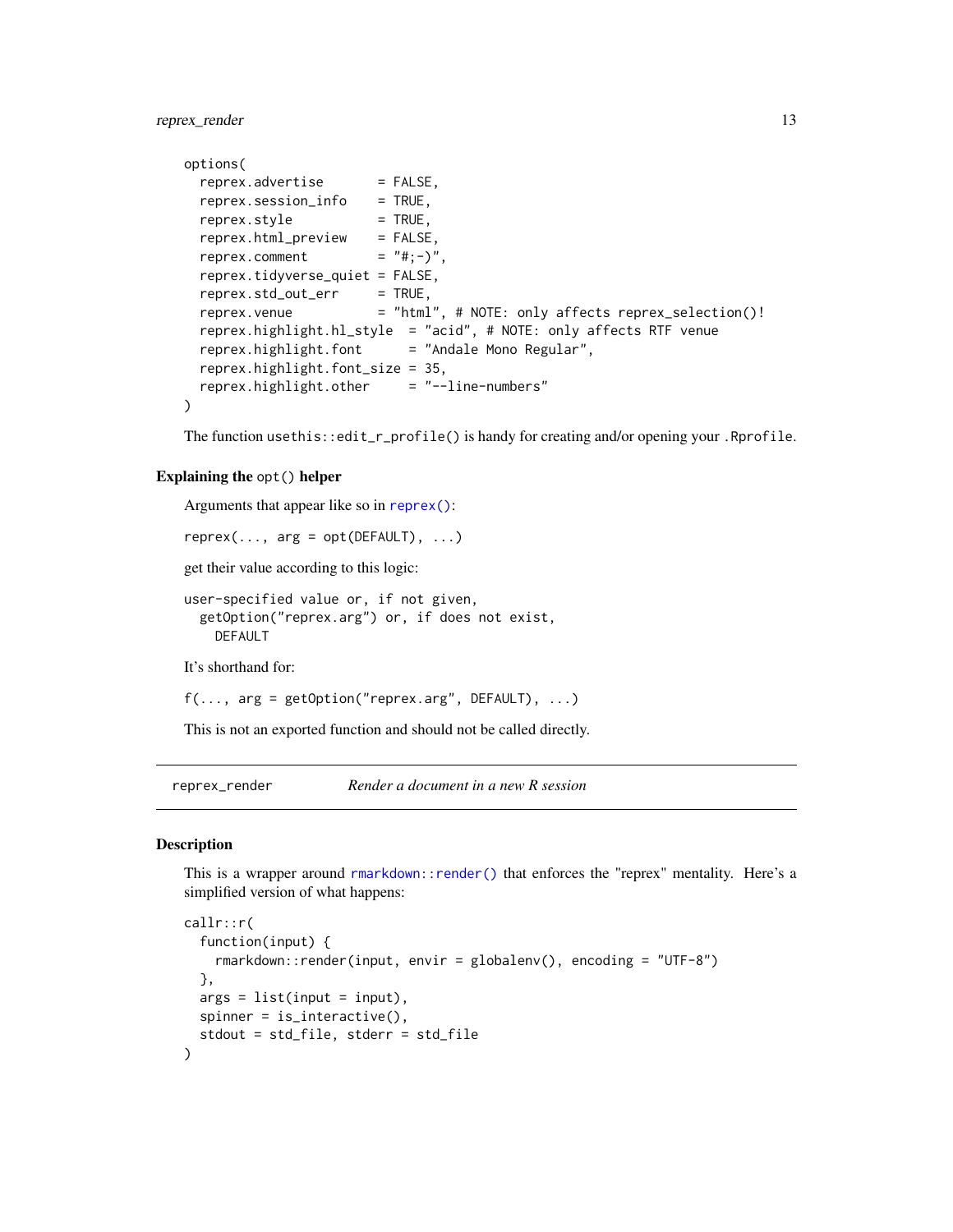<span id="page-13-0"></span>Key features to note

- [rmarkdown::render\(\)](#page-0-0) is executed in a new R session, by using  $\text{callr}:r()$ . The goal is to eliminate the leakage of objects, attached packages, and other aspects of session state from the current session into the rendering session. Also, the system and user-level .Rprofiles are ignored.
- Code is evaluated in the globalenv() of this new R session, which means that method dispatch works the way most people expect it to.
- The input file is assumed to be UTF-8, which is a knitr requirement as of v1.24.
- If the YAML frontmatter includes std\_err\_out: TRUE, standard output and error of the rendering R session are captured in std\_file, which is then injected into the rendered result.

reprex\_render() is designed to work with the [reprex\\_document\(\)](#page-7-1) output format, typically through a call to [reprex\(\)](#page-1-1). reprex\_render() may work with other R Markdown output formats, but it is not well-tested.

#### Usage

```
reprex_render(input, html_preview = NULL, encoding = "UTF-8")
```
#### Arguments

| input        | The input file to be rendered. This can be a .R script or a .Rmd R Markdown<br>document.                                                                                                                                                            |
|--------------|-----------------------------------------------------------------------------------------------------------------------------------------------------------------------------------------------------------------------------------------------------|
| html_preview | Logical. Whether to show rendered output in a viewer (RStudio or browser).<br>Always FALSE in a noninteractive session. Read more about opt().                                                                                                      |
| encoding     | The encoding of the input file. Note that the only acceptable value is "UTF-8".<br>which is required by knitr as of $v1.24$ . This is exposed as an argument purely<br>for technical convenience, relating to the "Knit" button in the RStudio IDE. |

#### Value

The output of [rmarkdown::render\(\)](#page-0-0) is passed through, i.e. the path of the output file.

#### Examples

```
## Not run:
reprex_render("input.Rmd")
```
## End(Not run)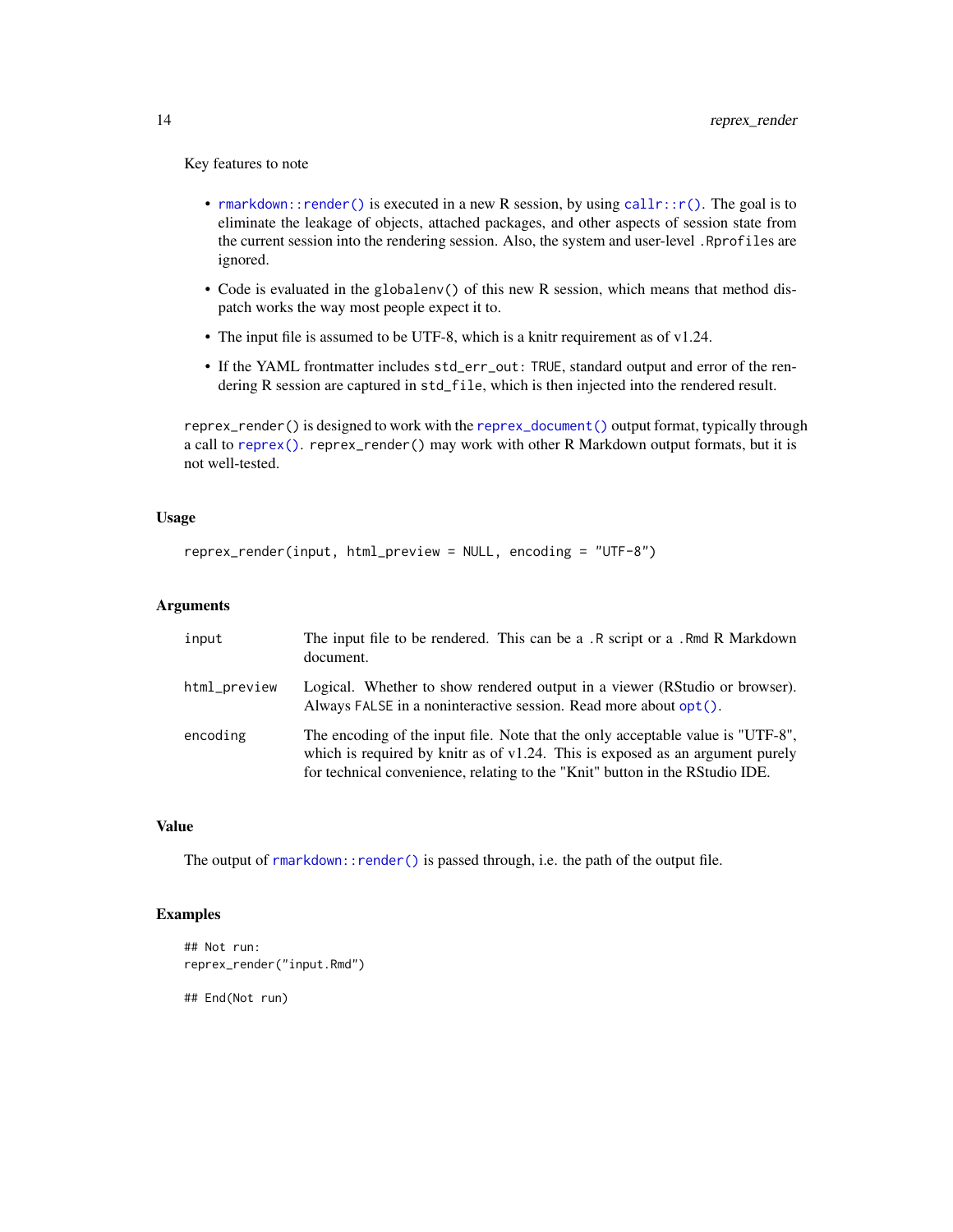<span id="page-14-0"></span>

#### Description

These are thin wrappers around reprex() that incorporate the target venue as a suffix in the function name, for easier access via auto-completion.

#### Usage

```
reprex_html(...)
reprex_r(...)
reprex_rtf(...)
```
reprex\_slack(...)

#### Arguments

... Passed along to [reprex\(\)](#page-1-1).

un-reprex *Un-render a reprex*

#### Description

Recover clean, runnable code from a reprex captured in the wild and write it to user's clipboard. The code is also returned invisibly and optionally written to file. Three different functions address various forms of wild-caught reprex.

#### Usage

```
reprex_invert(
  input = NULL,
 wd = NULL,venue = c("gh", "r"),
 comment = opt("#>"),
  outfile = "DEPRECATED"
\mathcal{L}reprex_clean(
  input = NULL,wd = NULL,comment = opt("#>}"),
```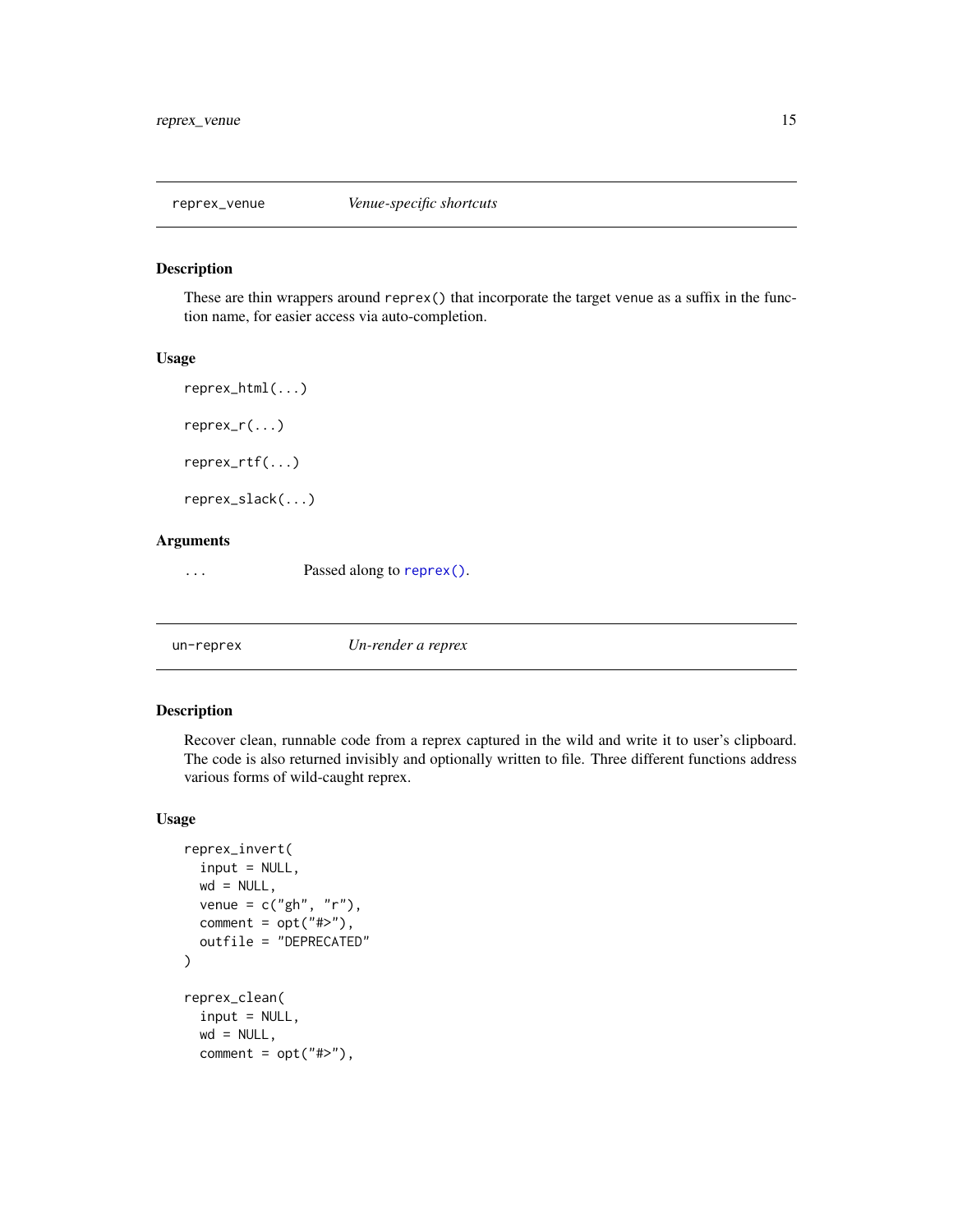#### 16 un-reprex

```
outfile = "DEPRECATED"
\mathcal{L}reprex_rescue(
  input = NULL,wd = NULL,prompt = getOption("prompt"),
  continue = getOption("continue"),
  outfile = "DEPRECATED"
\mathcal{L}
```
#### Arguments

| input    | Character. If has length one and lacks a terminating newline, interpreted as the<br>path to a file containing the reprex. Otherwise, assumed to hold the reprex as<br>a character vector. If not provided, the clipboard is consulted for input. If the<br>clipboard is unavailable and we're in RStudio, the current selection is used. |
|----------|------------------------------------------------------------------------------------------------------------------------------------------------------------------------------------------------------------------------------------------------------------------------------------------------------------------------------------------|
| wd       | An optional filepath that is consulted when input is not a filepath. (By default,<br>all work is done, quietly, in a subdirectory of the session temp directory.)                                                                                                                                                                        |
|          | The most common use of wd is to set wd = $"$ . ", which means "reprex right HERE<br>in the current working directory". Do this if you really must demonstrate some-<br>thing with local files.                                                                                                                                           |
| venue    | Character. Must be one of the following (case insensitive):                                                                                                                                                                                                                                                                              |
|          | • "gh" for GitHub-Flavored Markdown, the default                                                                                                                                                                                                                                                                                         |
|          | • "r" for a runnable R script, with commented output interleaved. Also useful<br>for Slack code snippets; select "R" from the "Type" drop-down menu to<br>enjoy nice syntax highlighting.                                                                                                                                                |
|          | • "rtf" for Rich Text Format (not supported for un-reprexing)                                                                                                                                                                                                                                                                            |
|          | • "html" for an HTML fragment suitable for inclusion in a larger HTML doc-<br>ument (not supported for un-reprexing)                                                                                                                                                                                                                     |
|          | • "slack" for pasting into a Slack message. Works best if you opt out of<br>Slack's WYSIWYG interface and, instead, go to Preferences > Advanced<br>and select "Format messages with markup".                                                                                                                                            |
|          | • "so" for Stack Overflow Markdown. Note: this is just an alias for "gh",<br>since Stack Overflow started to support CommonMark-style fenced code<br>blocks in January 2019.                                                                                                                                                             |
|          | · "ds" for Discourse, e.g., community.rstudio.com. Note: this is currently<br>just an alias for "gh".                                                                                                                                                                                                                                    |
| comment  | regular expression that matches commented output lines                                                                                                                                                                                                                                                                                   |
| outfile  | [Deprecated] in favor of wd or providing a filepath to input. To reprex in<br>current working directory, use $wd = "$ ." now, instead of outfile = NA.                                                                                                                                                                                   |
| prompt   | character, the prompt at the start of R commands                                                                                                                                                                                                                                                                                         |
| continue | character, the prompt for continuation lines                                                                                                                                                                                                                                                                                             |

#### Value

Character vector holding just the clean R code, invisibly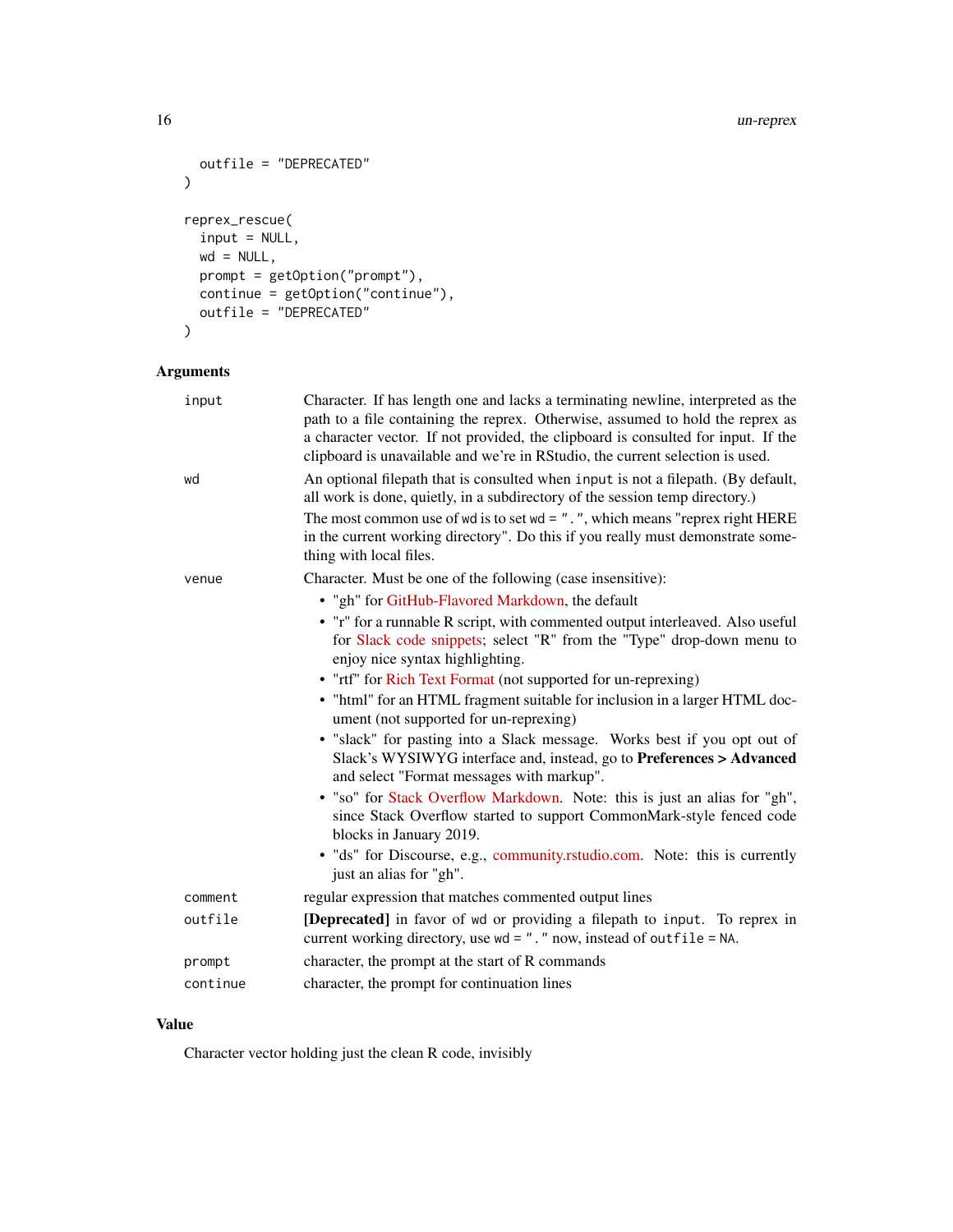#### <span id="page-16-0"></span>un-reprex 17

#### Functions

- reprex\_invert: Attempts to reverse the effect of [reprex\(\)](#page-1-1). When venue =  $'r$ , this just calls reprex\_clean().
- reprex\_clean: Assumes R code is top-level, possibly interleaved with commented output, e.g., a displayed reprex copied from GitHub or the direct output of reprex(...,venue = "R"). This function removes commented output.
- reprex\_rescue: Assumes R code lines start with a prompt and that printed output is toplevel, e.g., what you'd get from copy/paste from the R Console. Removes lines of output and strips prompts from lines holding R commands.

#### Examples

```
## Not run:
# a roundtrip: R code --> rendered reprex, as gfm --> R code
original <- file.path(tempdir(), "original.R")
writeLines(glue::glue("
  #' Some text
  #+ chunk-label-and-options-cannot-be-recovered, message = TRUE
  (x < -1:4)#' More text
  y \le -2:5x + y''), con = original)
reprex(input = original, html_preview = FALSE, advertise = FALSE)
reprexed <- sub("[.]R$", "_reprex.md", original)
writeLines(readLines(reprexed))
unreprexed <- reprex_invert(input = reprexed)
writeLines(unreprexed)
# clean up
file.remove(
  list.files(dirname(original), pattern = "original", full.names = TRUE)
\lambda## End(Not run)
## Not run:
# a roundtrip: R code --> rendered reprex, as R code --> original R code
code_in \leftarrow c("# a regular comment, which is retained",
  "(x <- 1:4)",
  "median(x)")
reprexed <- reprex(input = code_in, venue = "r", advertise = FALSE)
writeLines(reprexed)
code_out <- reprex_clean(input = reprexed)
writeLines(code_out)
identical(code_in, code_out)
## End(Not run)
## Not run:
# rescue a reprex that was copied from a live R session
from_r_console <- c(
```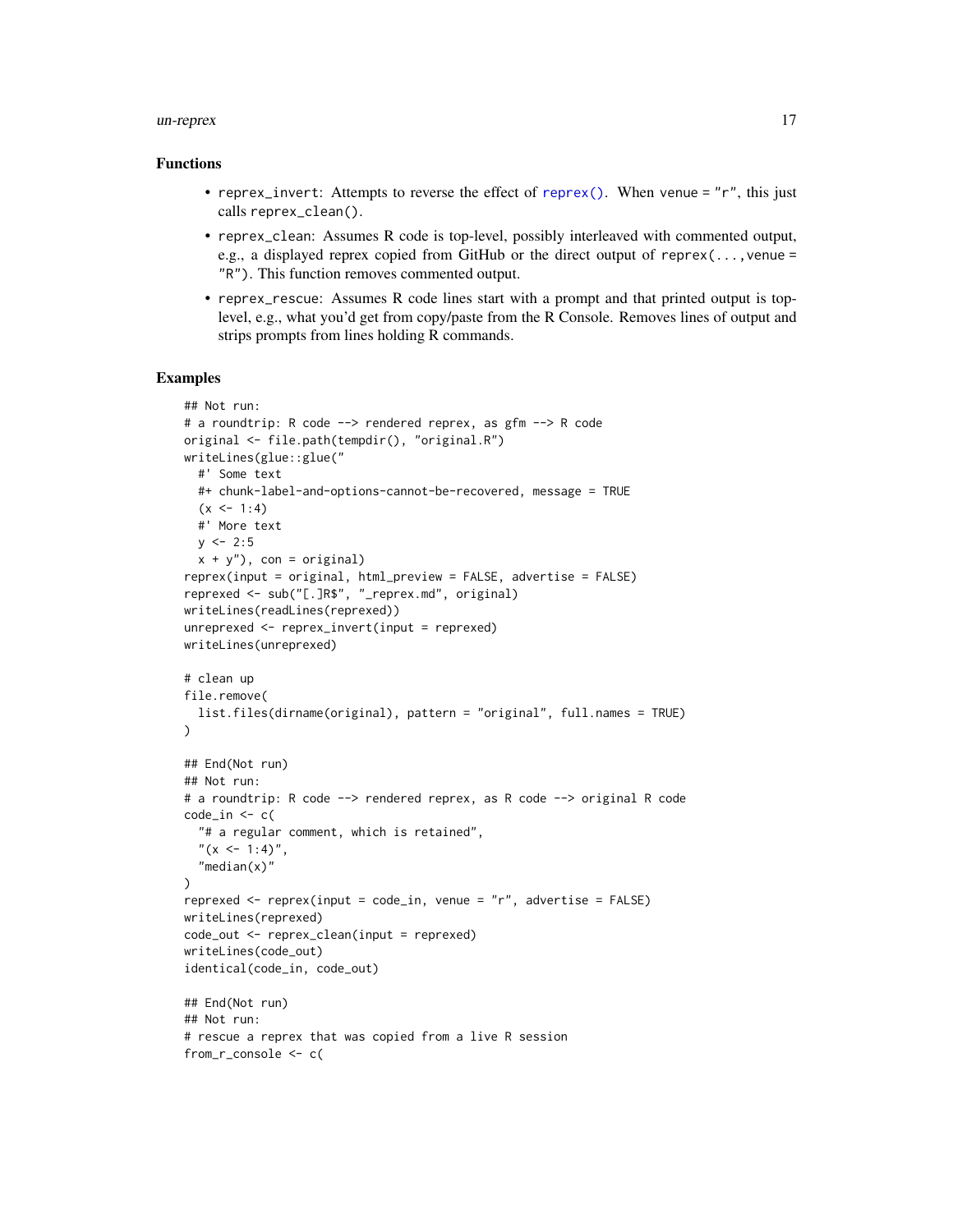#### 18 un-reprex

```
"> # a regular comment, which is retained",
  "> (x \le -1:4)",
  "[1] 1 2 3 4",
  "> median(x)",
  "[1] 2.5"
\overline{)}rescued <- reprex_rescue(input = from_r_console)
writeLines(rescued)
```

```
## End(Not run)
```